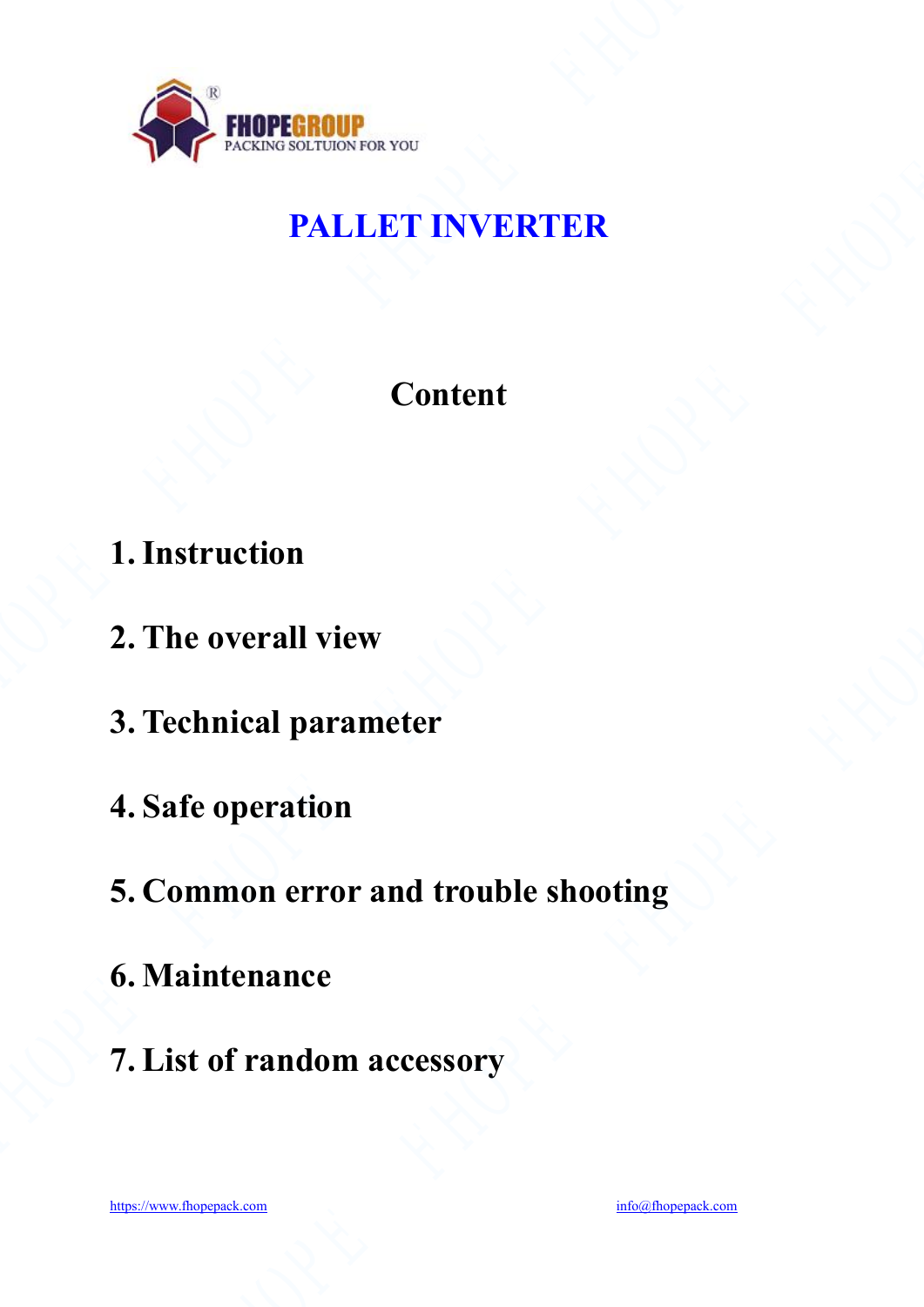

# **1. Instruction**

Dear users: Thank you for purchasing or using our products! Before using this product, please kindly read this manual carefully:

1. Instruction manual

(1) The manual is an important part of our company's products, as one of the accessories of the whole factory;

(2) The company's products are continuously optimized and improved, and all the information and usage data in the manual will change, so our company has the final interpretation right.

(3) The instructions may not be copied without the written permission of the company.

2. Application

The pallet inverter machine is a machine for electro-hydraulic clamping and hydraulically turning goods to replace the pallet. Safe and efficient, it is able to fully demonstrate its flexibility, tranquility and environmental performance. **FHOPERFOUR FEROM CONTRACT CONTRACT CONTRACT CONTRACT CONTRACT CONTRACT CONTRACT CONTRACT CONTRACT CONTRACT CONTRACT CONTRACT CONTRACT CONTRACT CONTRACT CONTRACT CONTRACT CONTRACT CONTRACT CONTRACT CONTRACT CONTRACT CONTR**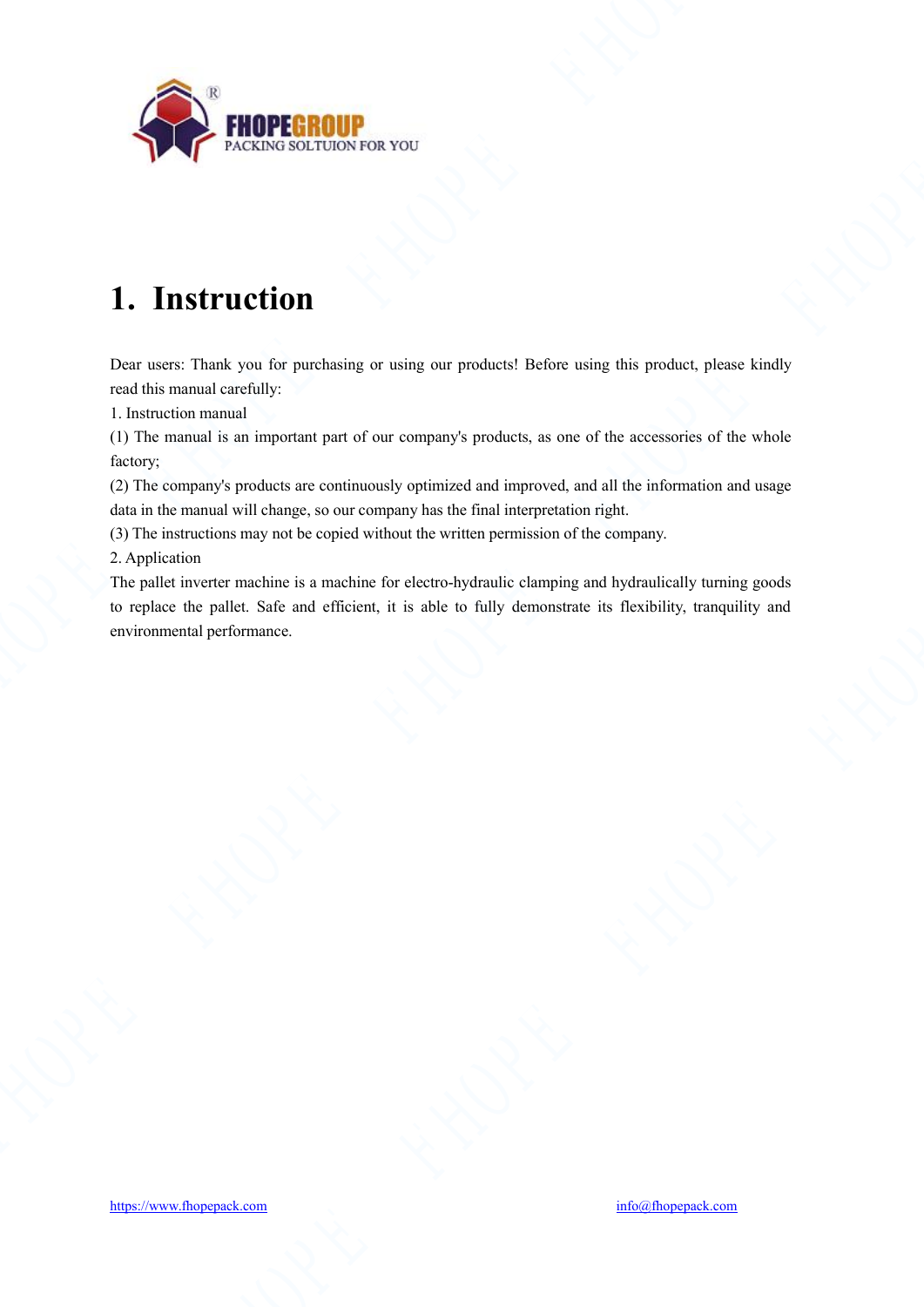

# **2.** The overall view

#### 1、Structure





- 1. Figure 1 shows the main components of the pallet inverter machine.
- (1) Slewing drive
- (2) Hydraulic motor
- (3) Rotating frame
- (4) Chassis
- (5) Protective fence
- (6) Electrical control cabinet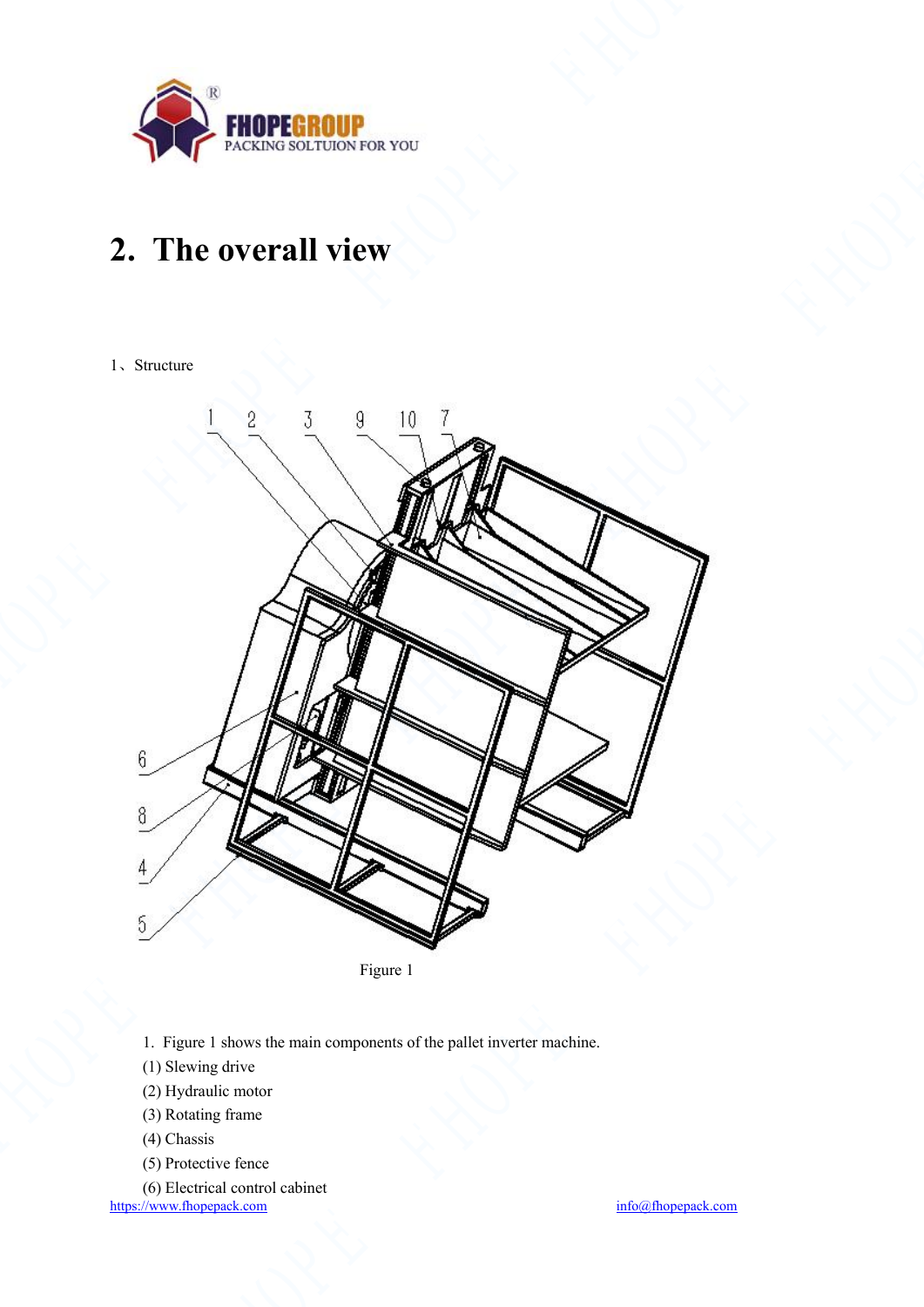

- (7) Upper platen/clamper
- (8) Hydraulic pumping station
- (9) Guide column
- (10) Clamping cylinder
- 2. working principle



Swith the control mode to LOC, press Clamp button for clamping goods. Press Release button for releasing the goods. L-rotate and R-rotate for rotating and recovering the frame. Manu mode for button jog control, Auto mode for one press to start.

When the pallet inverter is clamped, the multi-way valve is closed and button is released, and the pump station works, directly driving the upper clamper relative to the rotating frame through the oil cylinder to clamp and relax the working device; and operating the multi-way valve when the flipping frame is turned over, the pump station works, and the rotary drive is driven by the hydraulic motor to drive the flip frame to rotate (the flip angle is  $0-180^\circ$ ).<br>3. Signage<br>In order to make you use it more efficiently and safel flip frame to rotate (the flip angle is 0-180°).

#### 3. Signage

In order to make you use it more efficiently and safely, the tray flip machine has the following simple and clear signage tips:

- (1) Nameplate ( please find on the machine)
- (2) A sign indicating the control function (please find on the control box/Panel)

(3) A sign indicating the location of the person who is likely to cause injury ( please find on the machine)

- (4) A sign indicating the main switch (please find in the electrical cabinet)
- (5) Warning signs prohibited for use ( please find on the machine)
- (6) Need to read the label of the manual

Note: Do not move or blur the signage under any circumstances!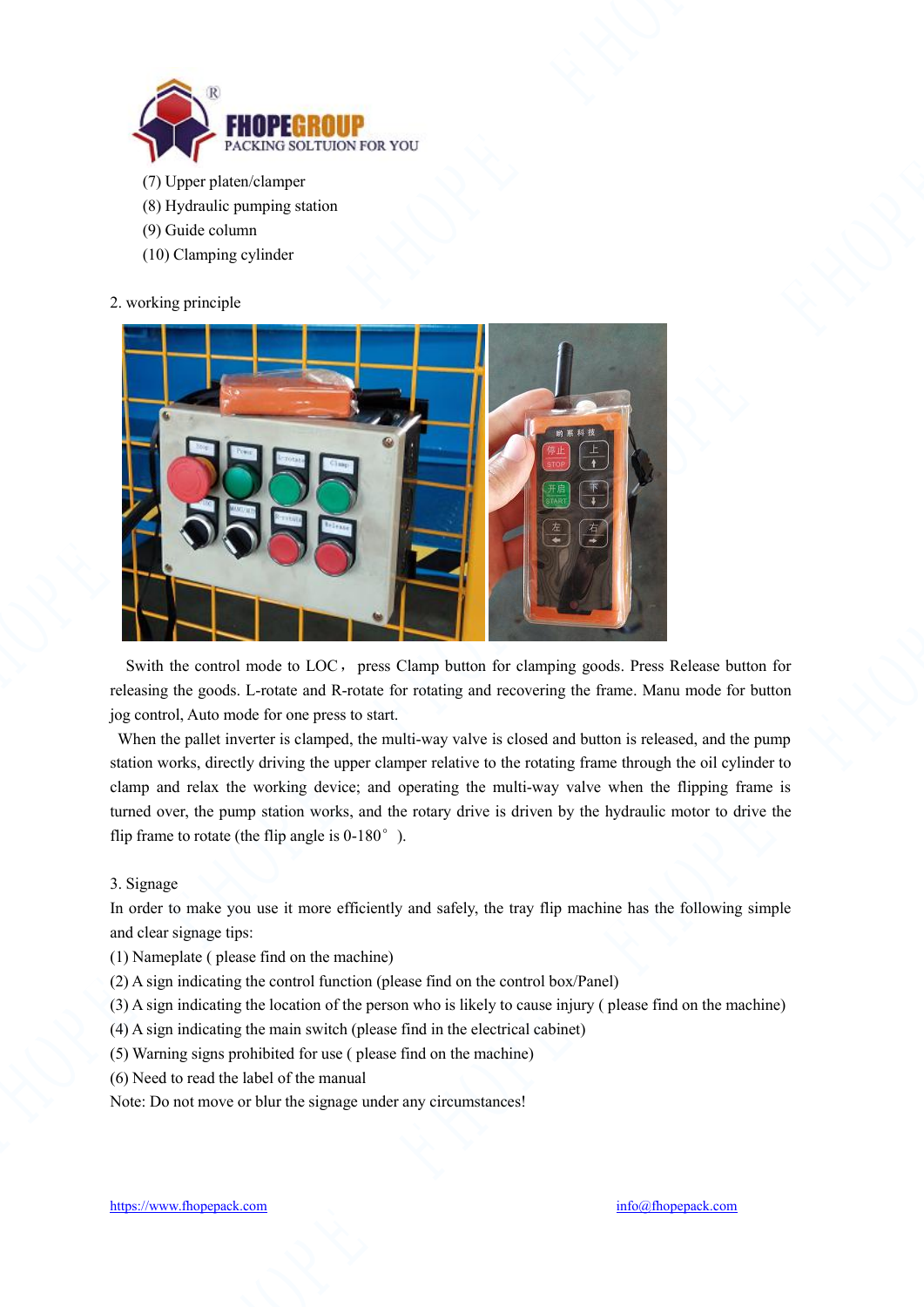

### **3.Technical parameter**

| <b>FHOPE</b><br><b>FHOPEGROUP</b><br>PACKING SOLTUION FOR YOU<br>3. Technical parameter<br>Pallet width<br>1000-1100mm<br>Pallet length<br>1000-1300mm<br>Height(including goods)<br>1100-2200mm<br>Max load<br>2000kg<br>380V, 50Hz, 3Ph<br>Hydraulic<br>Driven type<br>Power supply<br>5.5Kw<br>Main motor<br>4. Safe operation<br>For personal safety and to avoid damage to the vehicle, overload is never allowed.<br>1, operation<br>manual to avoid accidental injury and accidental damage to the machine and cargo.<br>Overloading and unbalanced placement of goods are absolutely prohibited.<br>(1) This pallet inverter is not suitable for long-term outdoor use.<br>(2) All accidents caused by the modification of the pallet inverter machine without the manufacturer's<br>consent are not related to the manufacturer.<br>(3) The operator must be trained and able to achieve the required proficiency. Otherwise, it is easy to<br>cause accidental injury and accidental damage to the machine. It is best to be operated by a special<br>person to grasp the performance of lubrication and wear of the machine.<br>https://www.fhopepack.com<br>info@fhopepack.com |  |  |
|--------------------------------------------------------------------------------------------------------------------------------------------------------------------------------------------------------------------------------------------------------------------------------------------------------------------------------------------------------------------------------------------------------------------------------------------------------------------------------------------------------------------------------------------------------------------------------------------------------------------------------------------------------------------------------------------------------------------------------------------------------------------------------------------------------------------------------------------------------------------------------------------------------------------------------------------------------------------------------------------------------------------------------------------------------------------------------------------------------------------------------------------------------------------------------------------|--|--|
|                                                                                                                                                                                                                                                                                                                                                                                                                                                                                                                                                                                                                                                                                                                                                                                                                                                                                                                                                                                                                                                                                                                                                                                            |  |  |
|                                                                                                                                                                                                                                                                                                                                                                                                                                                                                                                                                                                                                                                                                                                                                                                                                                                                                                                                                                                                                                                                                                                                                                                            |  |  |
|                                                                                                                                                                                                                                                                                                                                                                                                                                                                                                                                                                                                                                                                                                                                                                                                                                                                                                                                                                                                                                                                                                                                                                                            |  |  |
|                                                                                                                                                                                                                                                                                                                                                                                                                                                                                                                                                                                                                                                                                                                                                                                                                                                                                                                                                                                                                                                                                                                                                                                            |  |  |
|                                                                                                                                                                                                                                                                                                                                                                                                                                                                                                                                                                                                                                                                                                                                                                                                                                                                                                                                                                                                                                                                                                                                                                                            |  |  |
|                                                                                                                                                                                                                                                                                                                                                                                                                                                                                                                                                                                                                                                                                                                                                                                                                                                                                                                                                                                                                                                                                                                                                                                            |  |  |
|                                                                                                                                                                                                                                                                                                                                                                                                                                                                                                                                                                                                                                                                                                                                                                                                                                                                                                                                                                                                                                                                                                                                                                                            |  |  |
|                                                                                                                                                                                                                                                                                                                                                                                                                                                                                                                                                                                                                                                                                                                                                                                                                                                                                                                                                                                                                                                                                                                                                                                            |  |  |
|                                                                                                                                                                                                                                                                                                                                                                                                                                                                                                                                                                                                                                                                                                                                                                                                                                                                                                                                                                                                                                                                                                                                                                                            |  |  |
|                                                                                                                                                                                                                                                                                                                                                                                                                                                                                                                                                                                                                                                                                                                                                                                                                                                                                                                                                                                                                                                                                                                                                                                            |  |  |
| Users are advised to operate and maintain the product in strict accordance with the requirements of this                                                                                                                                                                                                                                                                                                                                                                                                                                                                                                                                                                                                                                                                                                                                                                                                                                                                                                                                                                                                                                                                                   |  |  |
|                                                                                                                                                                                                                                                                                                                                                                                                                                                                                                                                                                                                                                                                                                                                                                                                                                                                                                                                                                                                                                                                                                                                                                                            |  |  |
|                                                                                                                                                                                                                                                                                                                                                                                                                                                                                                                                                                                                                                                                                                                                                                                                                                                                                                                                                                                                                                                                                                                                                                                            |  |  |
|                                                                                                                                                                                                                                                                                                                                                                                                                                                                                                                                                                                                                                                                                                                                                                                                                                                                                                                                                                                                                                                                                                                                                                                            |  |  |
|                                                                                                                                                                                                                                                                                                                                                                                                                                                                                                                                                                                                                                                                                                                                                                                                                                                                                                                                                                                                                                                                                                                                                                                            |  |  |
|                                                                                                                                                                                                                                                                                                                                                                                                                                                                                                                                                                                                                                                                                                                                                                                                                                                                                                                                                                                                                                                                                                                                                                                            |  |  |
|                                                                                                                                                                                                                                                                                                                                                                                                                                                                                                                                                                                                                                                                                                                                                                                                                                                                                                                                                                                                                                                                                                                                                                                            |  |  |
|                                                                                                                                                                                                                                                                                                                                                                                                                                                                                                                                                                                                                                                                                                                                                                                                                                                                                                                                                                                                                                                                                                                                                                                            |  |  |
|                                                                                                                                                                                                                                                                                                                                                                                                                                                                                                                                                                                                                                                                                                                                                                                                                                                                                                                                                                                                                                                                                                                                                                                            |  |  |
|                                                                                                                                                                                                                                                                                                                                                                                                                                                                                                                                                                                                                                                                                                                                                                                                                                                                                                                                                                                                                                                                                                                                                                                            |  |  |
|                                                                                                                                                                                                                                                                                                                                                                                                                                                                                                                                                                                                                                                                                                                                                                                                                                                                                                                                                                                                                                                                                                                                                                                            |  |  |
|                                                                                                                                                                                                                                                                                                                                                                                                                                                                                                                                                                                                                                                                                                                                                                                                                                                                                                                                                                                                                                                                                                                                                                                            |  |  |

### **4. Safe operation**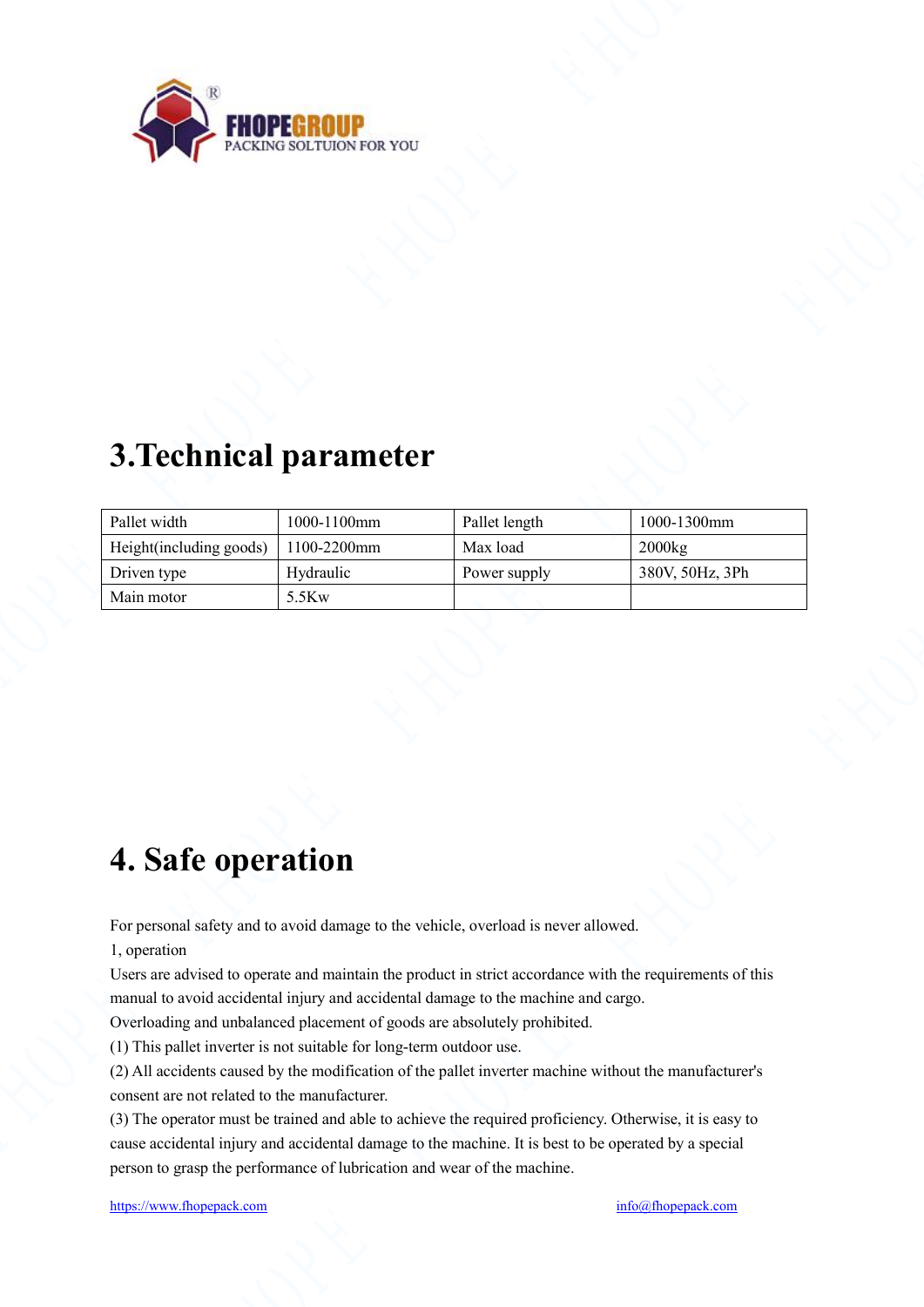

- (4) Turn off the power when the machine is not working.
- 2, clamping
- (1) Carefully place the goods on the bottom plate of the clamper;
- (2) Try to keep the clamping frame symmetrical with the cargo center to avoid eccentric loading;
- (3) Press the clamp button to clamp the load;





3. flip (the angle of flipping is shown in Figure 2)

 $(1)$  When the cargo is clamped, slowly push the rotate button;

(2) Carefully observe the presence or absence of the cargo around it, and if there is any abnormality, immediately release the button;

(3) Rotating the clamp to the required angle;

Note: During the process of clamping and turning the cargo, it is forbidden to enter the dangerous area.

4. Prohibited matters

(1) Prohibition of drinking operation

(2) Absolute prohibition of overload, prohibiting uneven stacking of goods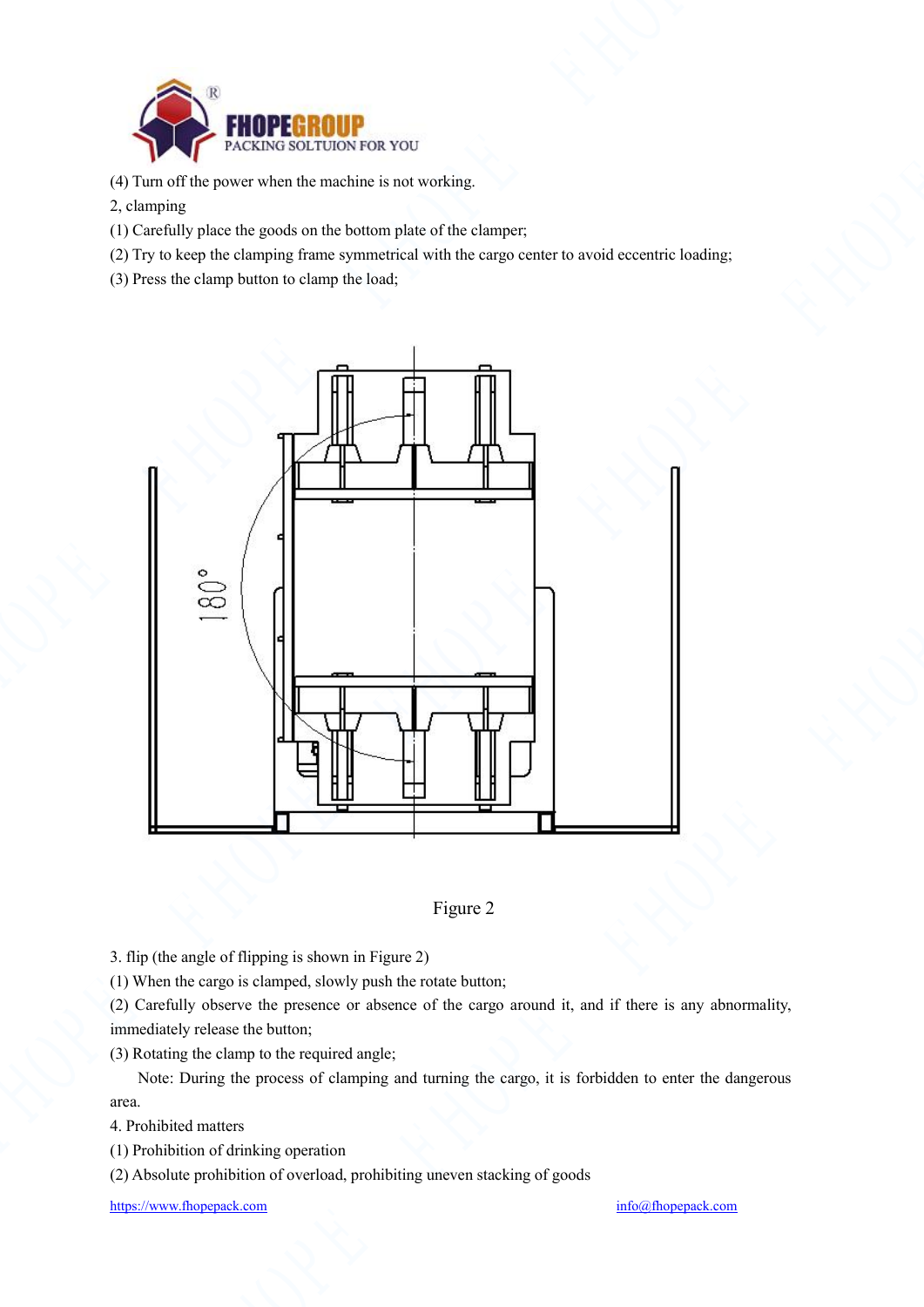

5. Safety facilities

(1) Main switch: main power switch

(2) Overload phase failure protection: protect the pump station motor

(3) Current limiting valve: control the falling speed

(4) Protective net: prevent entry into dangerous areas

(5) Control power supply AC24V: ensure safe operation

6, safety procedures

The operator should maintain a reasonable distance from hazardous areas that may cause the hands and feet to be pressed (eg, rotating frames, clamps, and other moving parts). The following instructions must be followed.

The pallet changer must be used in accordance with the following procedures:

(1) The operator must be familiar with the rules of the use of the machine and wear appropriate work clothes.

(2) The operator is responsible for not allowing any person without professional training to operate the equipment or to stand on the work device. During the work, the operator should warn the non-professionals to stay away from the work area.

(3) It is not allowed to disassemble and modify the safety device. Do not allow equipment to be used in high-risk areas such as flammable or explosive places.

(4) Overload is absolutely prohibited under any circumstances.

(5) Before starting work, the operator must check:

Whether the equipment is reliably grounded; check whether the fasten parts are loose; the power supply wiring is well connected and kept clean and dry; the safety device works well.

(6) The equipment can only be used and parked in places where it is not exposed to rain and snow, and cannot be used in very humid places under any circumstances.

The manufacturer does not assume any responsibility for failures and accidents caused by negligence, lack of corresponding capabilities or technical capabilities.

7. Transportation

In order to facilitate loading and unloading, the vehicle provides lifting holes, indicated by lifting signs. Pay attention to safety when lifting. les, indicated by lifting signs.<br>Creach maintenance;

Fourth, maintenance

The equipment is inspected at least once a year;

Maintenance of the equipment must be carried out by trained professionals;

The performance and safety features of the equipment must be checked after each maintenance;

Phased inspection equipment can reduce the risk of accidental damage to the equipment and personal accidents;

Note: Disconnect the main power switch before performing any maintenance work.

1, daily inspection

Please check the integrity of the equipment before each use, and find that the problem should be dealt with in time, but do not try to repair it yourself. It should be repaired by professionally trained technicians or professional maintenance personnel. Check the content: **FHOPE FHOPE FHOPE FHOPE FHOPE FHOPE FHOPE FHOPE FHOPE FHOPE FHOPE FHOPE FHOPE FHOPE FHOPE FHOPE FHOPE FHOPE FHOPE FHOPE FHOPE FHOPE FHOPE FHOPE FHOPE FHOPE FHOPE FHOPE FHOPE FHOPE FHOPE FHOPE FHOPE FHOPE FHOPE FHOPE FHOP** 

(1) Check the line for damage

(2) Check if the wiring is reliable and reliable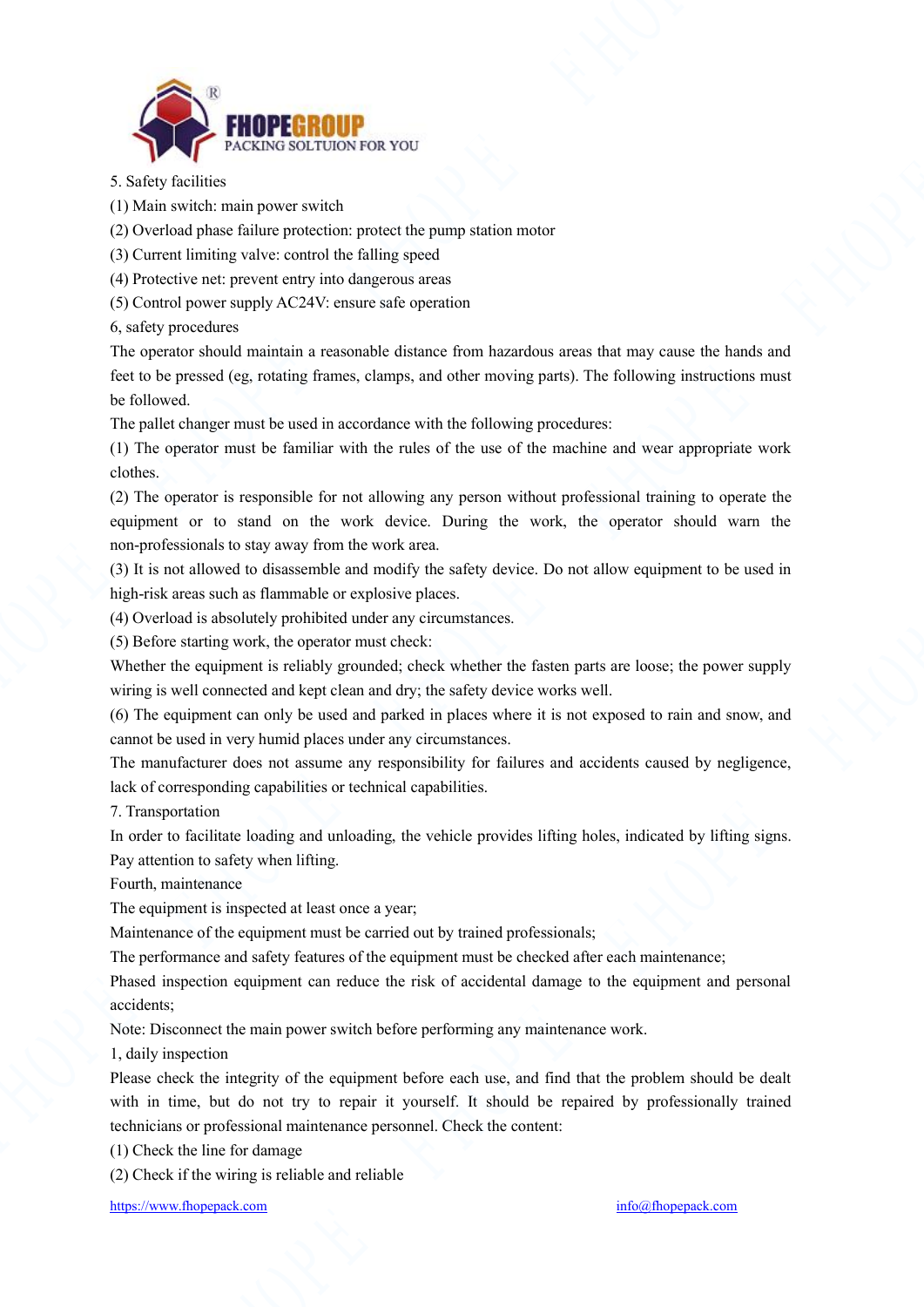

- (3) Check the equipment for obvious defects such as cracks, deformation, distortion, corrosion, etc.
- (4) Check if the clamping is relaxed and the rotation is normal.
- (5) Check the hydraulic oil capacity of the pumping station tank
- (6) Check if the fasteners are loose

### **5. Common error and trouble shooting**

- 1. Indication light doesn't work
	- 1 . No power supply: switch on the POWER switch.
	- $(2)$ . Indication light : replace the light.
	- 3. Plug isn't connected correctly: plug it to the outlet correctly.
- 2. Turnover body doesn't move
	- (1). Haven't connected to power supply: check the power supply.
	- 2. Something wrong with the hydraulic station: check the hydraulic system.
	- 3. Control button doesn't work: replace it.
	- 4. Electrical components broken: replace it.
- 3. Turnover body slant
	- (1). Uneven ground: change to another place
	- 2. Product is inappropriately placed: centralize the product.
- 4. Turnover is insufficient
	- $(1)$ . Load is over weight: reduce the weight to the machine's fixed range.
	- (2). Hydraulic oil level is too low.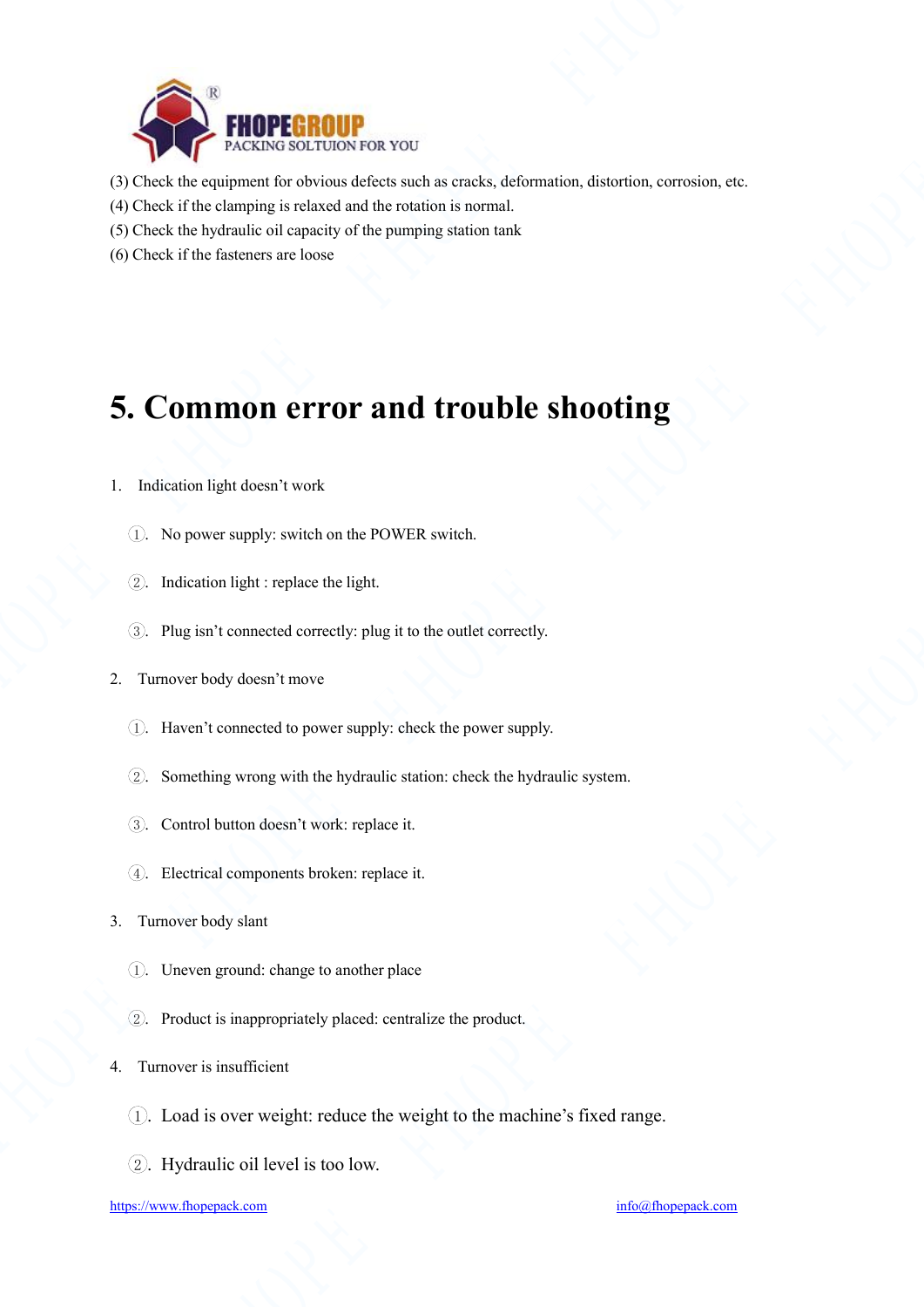

# **6.Maintenance**

|                       | <b>FHOPEGROUP</b><br>PACKING SOLTUION FOR YOU                                              |                               |                          |                    |
|-----------------------|--------------------------------------------------------------------------------------------|-------------------------------|--------------------------|--------------------|
|                       | 3. Hydraulic components have leaking problem.                                              |                               |                          |                    |
|                       |                                                                                            |                               |                          |                    |
| <b>6.Maintenance</b>  | 1. The maintenance content and time are detailed in the following table:                   |                               |                          |                    |
| Parts name            | Checking content                                                                           | Fifteen<br>Three              | Time for checking<br>Six | Tweleve            |
|                       |                                                                                            | days<br>months                | months                   | months             |
| Chassis and<br>frame  | Sliding block<br>Screw and screw blot<br>Gap between loading                               | $\circ$<br>$\circ$<br>$\circ$ |                          |                    |
| Operation<br>handle   | parts<br>Any diviation<br>Able to recover                                                  | $\circ$                       | $\circ$                  |                    |
| Electrical circuit    | Control switch<br>Connection                                                               | $\circ$                       | $\circ$                  |                    |
|                       |                                                                                            | $\circ$                       |                          |                    |
|                       | Fuse<br>Capacity<br>Oil level                                                              | $\circ$                       | $\circ$                  |                    |
| Hydraulic circuit     | Leaking<br>Oil replacement<br>Limited valve pressure                                       | $\circ$                       |                          | $\circ$<br>$\circ$ |
| Hydraulic<br>cylinder | Limited valve oil level<br>Sealing parts damage                                            | $\circ$                       |                          | $\circ$            |
| Gerenal<br>checking   | connection is<br>Power<br>reliable<br>Clamping speed<br>All parts safety<br>Full load test | $\circ$<br>$\circ$            |                          | $\circ$<br>$\circ$ |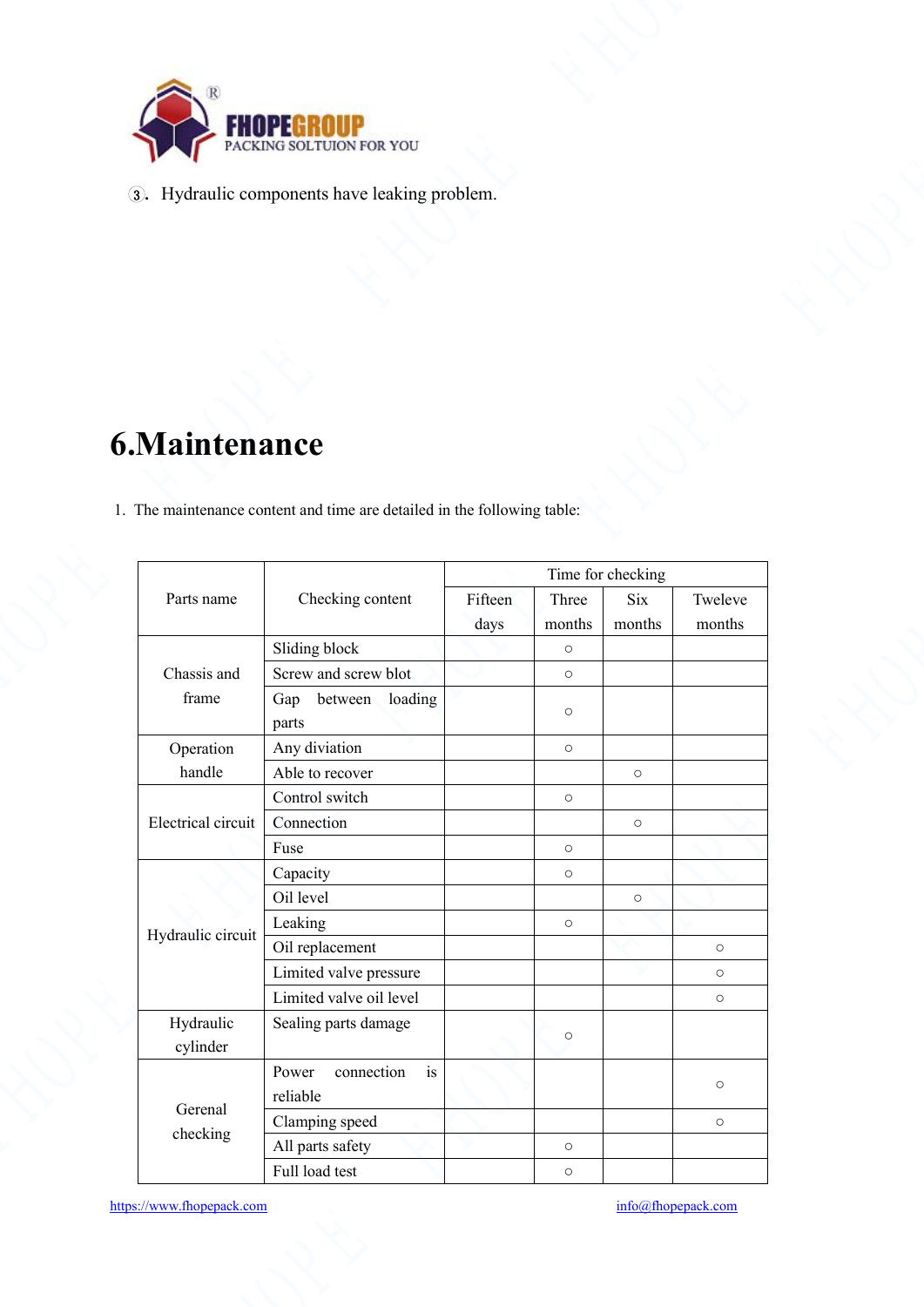

|                              | <b>FHOPE</b>             |                          |                      |          |
|------------------------------|--------------------------|--------------------------|----------------------|----------|
|                              | PACKING SOLTUION FOR YOU |                          |                      |          |
|                              |                          |                          |                      |          |
|                              |                          |                          | Time for replacement |          |
| Position                     | Variety of lubricant     | $\overline{3}$<br>months | 6 month              | 9 months |
| Rotating station             | Lithium grease NLG1-2    |                          | $\bullet$            |          |
| Hydraulic<br>pumping station | 46# hydraulic oil        |                          | $\bullet$            |          |
| 2. electrical diagram        |                          |                          |                      |          |
|                              |                          |                          |                      |          |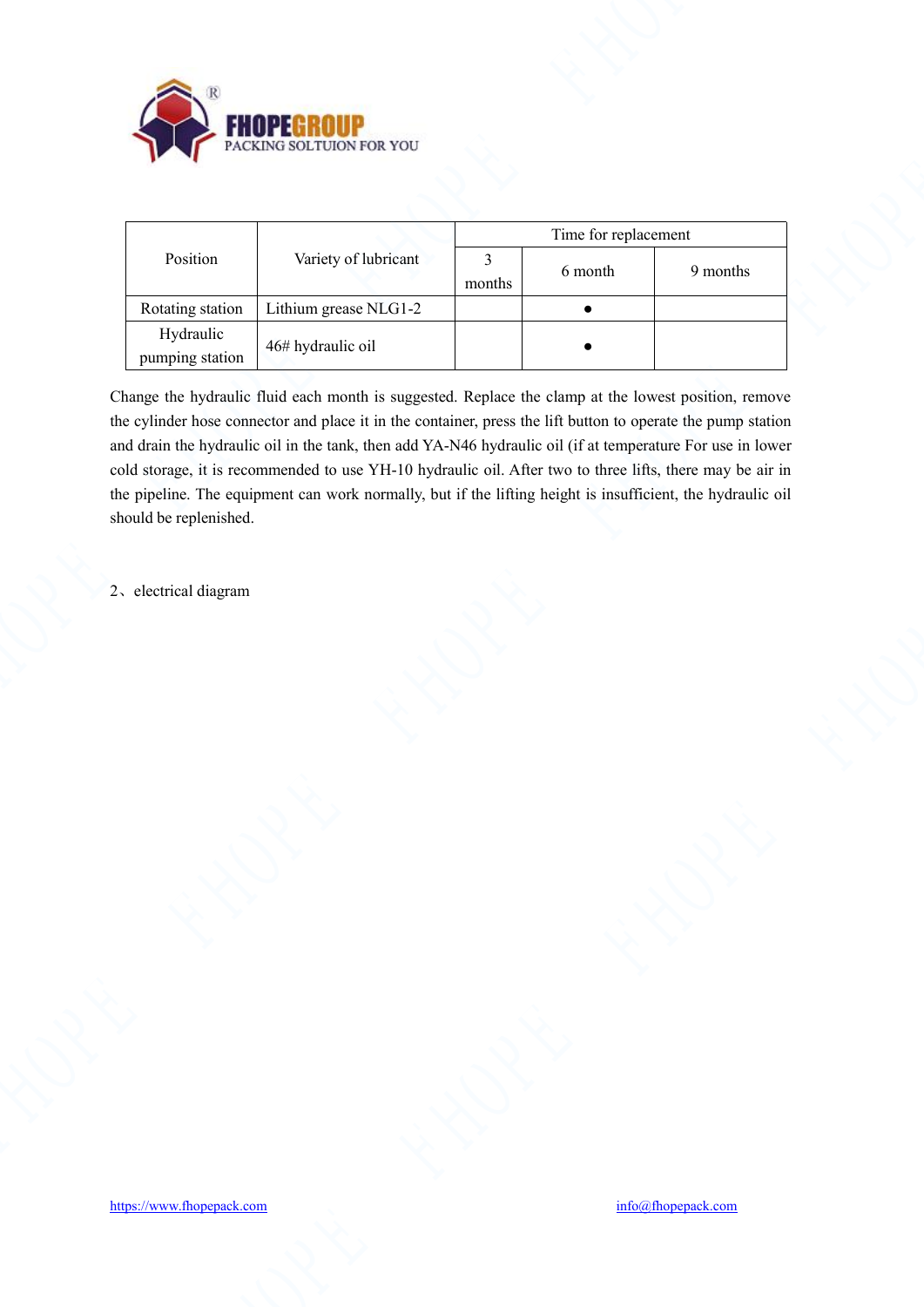



3、Hydraulic circuit<br> <https://www.fhopepack.com> [info@fhopepack.com](mailto:info@fhopepack.com) info@fhopepack.com info@fhopepack.com info